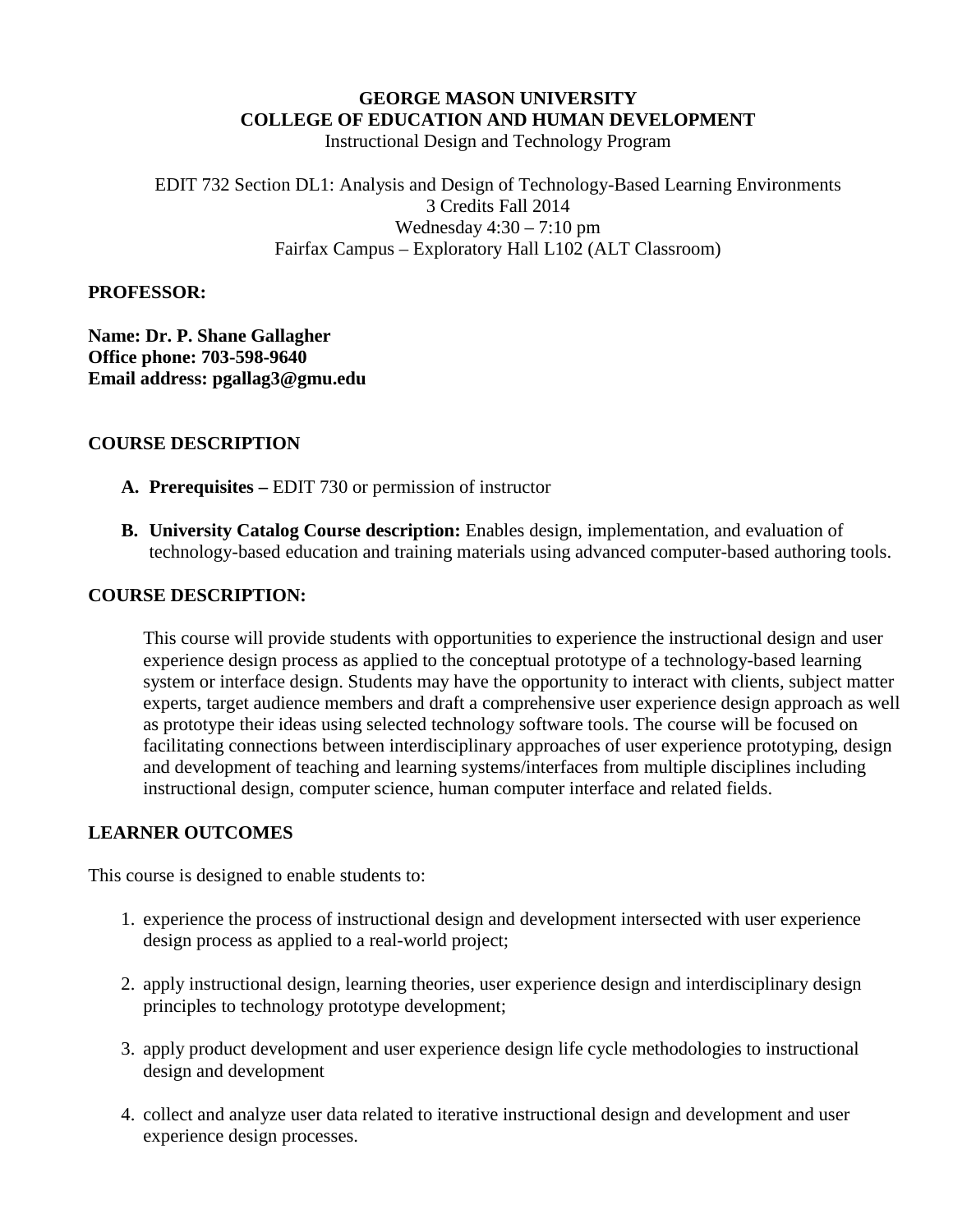- 5. contribute positively to the team's mission and goals and support of individual members and team members' professional growth and development
- 6. document individual's contributions to team's mission and goals
- 7. contribute to project management and accomplishment of goals
- 8. present a design prototype

## **PROFESSIONAL STANDARDS:**

This course adheres to the following Instructional Technology Program Goals and Standards for Programs in Educational Communications and Instructional Technologies established by the Association of Educational Communication and Technologies (AECT) under the National Council for the Accreditation of Teacher Education (NCATE).

## *Standard 1 – Design*

1.1.2.a Demonstrate in-depth synthesis and evaluation of the theoretical constructs and research methodologies related to instructional design as applied in multiple contexts.

1.1.3.b Utilize the research, theoretical, and practitioner foundations of the field in the development of instructional materials.

1.1.4.a Conduct basic and applied research related to technology integration and implementation.

1.1.5.c Articulate the relationship within the discipline among theory, research, and practice as well as the interrelationships among people, processes, and devices.

1.3.a Identify multiple instructional strategy models and demonstrate appropriate contextualized application within practice and field experiences.

## **REQUIRED TEXTS:**

- **1)** Hartson, R. & Pyla, P.S. (2012) *The UX Book: Process and guidelines for ensuring a quality user experience.* Waltham, MA: Elsevier.
- 2) Brown, D. M. (2013). *Designing Together: The collaboration and conflict management handbook for creative professionals (Voices That Matter)*. New Riders. San Francisco. (ISBN-13: 978- 0321918635)

**CLASSROOM:** This class meets in the Active Learning and Teaching (ALT) Classroom. It is not equipped with individual workstations and all students are required to "bring your own device" (BYOD) to class. This is typically a personal laptop or tablet. Due to the nature of some online tools that may be introduced, a laptop (Mac or Windows) or a tablet running Windows 8.1 Pro would be optimal.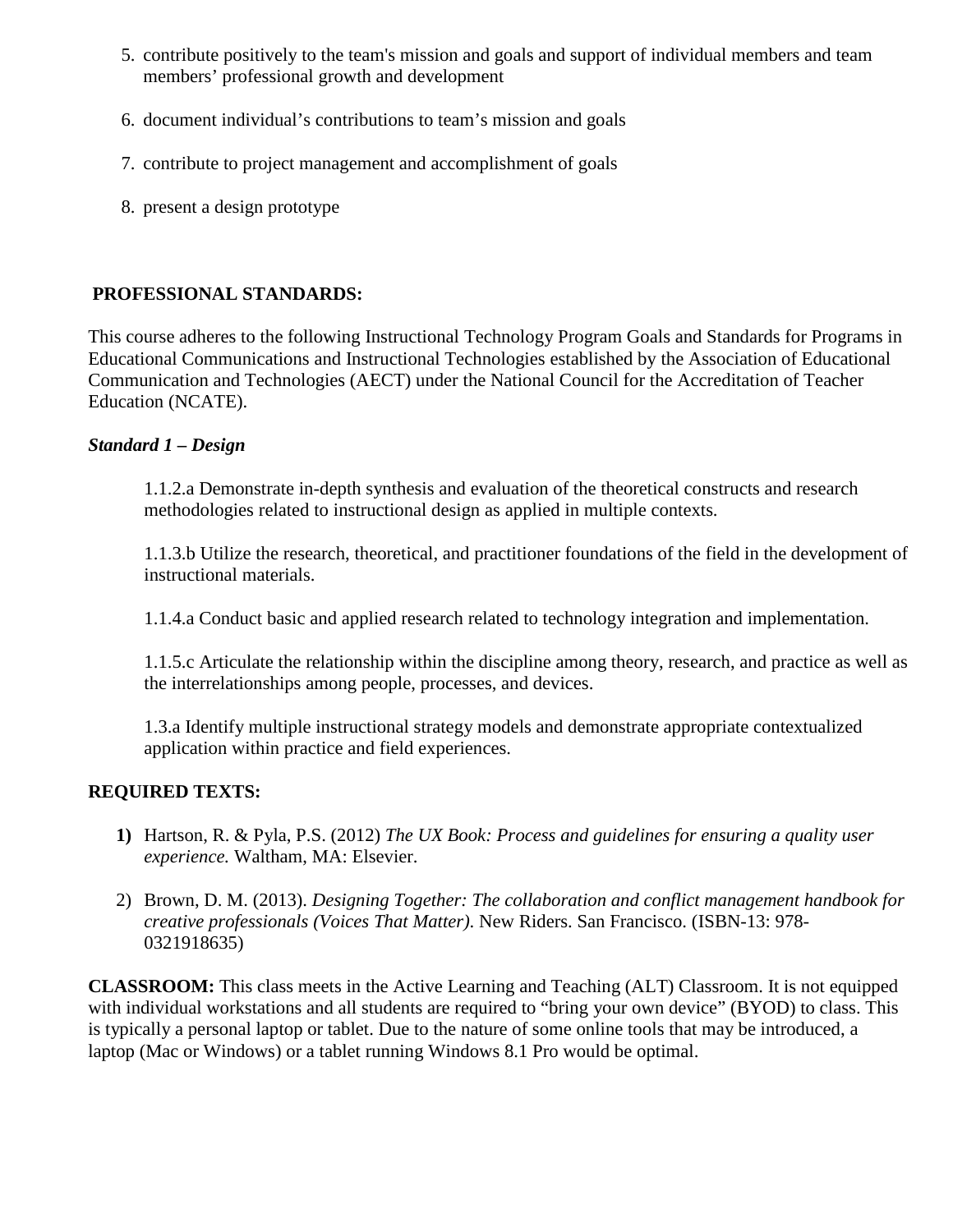# **COURSE ASSIGNMENTS AND EVALUATION**

### **A. Assignment Descriptions**

Participation/Teamwork Contributions to Group Process (30%)

This course requires significant online asynchronous, synchronous and face-to-face participation and interaction. Each member of small teams (5-6 people) will interact to identify and explore a design challenge requiring the investigation, design and analysis of a technology-based learning environment. Each student will be expected to participate and contribute to each assignment in a self-selected, rotating role with each student taking leadership on one designated assignment (co-leadership can be facilitated if necessary to evenly distribute tasks). However, each student is also expected to individually contribute to all project deliverables and document their contribution in the team member evaluation form provided by the instructor. Students will initially self-evaluate what he or she can bring to the design group as a function of his or her knowledge, skills, capacities and preferences to be assigned to a design team and prime the group for cohesion and success. Successful collaboration and respectful, professional interaction among team members is a core competency of this course and will be facilitated by online, recorded team meetings through Blackboard Collaborate, a synchronous small group meeting tool. Student design teams must schedule at least one group meeting per week (beginning the third week of class) which is recorded and stored on Blackboard to track participation and design process addressing their selected challenge. Student design team members may elect to assign rotating roles for each project deliverable assignment such as:

- Lead, Project Manager, Team Member, Worker
- Content Creator, Author, Content Processor, Reviewer, Editor
- Presentation Creator, Designer, Graphics, Applications
- Planner, Project Manager, Coordinator, Participant
- Mediator, Moderator, Facilitator, Proponent, Advocate,
- Representative, Contributor, etc.

As part of this course, students are expected to find ways to work online and face-to-face respectfully and successfully in their teams as would be expected in a consulting or professional position. Each student will complete a team member evaluation for each deliverable commenting on their own and their team members' contribution to the project deliverable. This information is one of many points of data considered and triangulated by the instructor along with individual online presence and interaction as well as contribution to each team deliverable that encompass individual grades.

User Interaction Design and Development (60%)

Intersection Instructional Design Process with UX Reflection (10%)

A small group of students (referred to as your design team or group) will individually contribute to the collective purpose of initially identifying and investigating a design problem and context implementing user experience design processes, instructional design processes and related techniques to address the design problem. Student design teams will successfully negotiate this design challenge involving mobile technology and teaching/learning/training (must be instructional related and not purely informational or entertainment driven) investigating specific content, context and device or interface design. Design groups will collaboratively progress through six project deliverables that will ultimately result into a current technologybased learning prototype for varying mobile devices (e.g. mobile phone app, tablet app, Web-based learning environment mobile content, or other mobile device related to teaching, learning and training). The purpose of this assignment is to broaden your design skills and to investigate current technology design processes and techniques that complement basic instructional design practice. The process will progress through the following detailed project deliverables: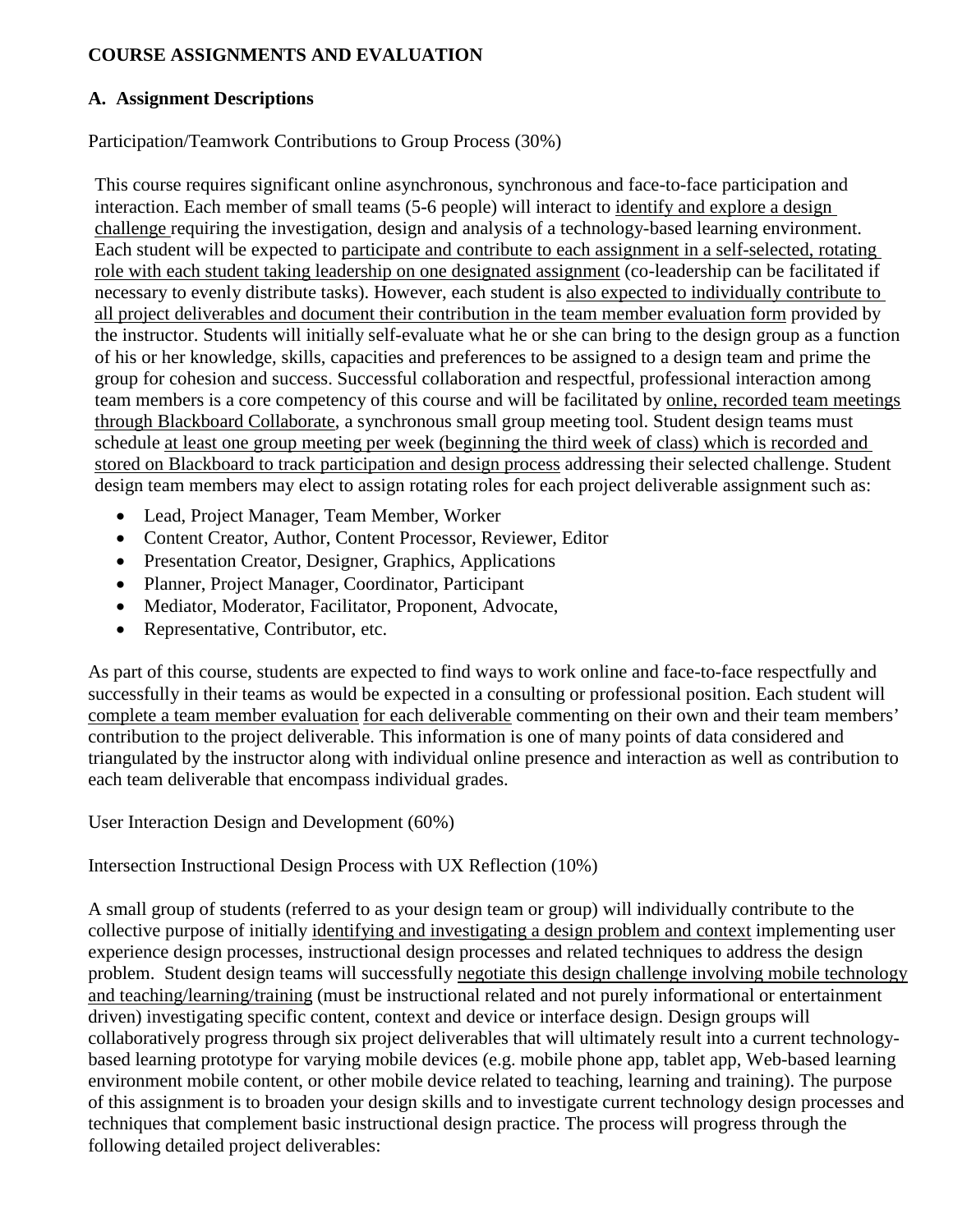# 1) **Project 1: Topic and client selection and product concept statement**

Student design teams will initially brainstorm design problem topics that may be familiar or interesting to them as well as identify client/organization contacts that may facilitate the collection of relevant information to fully investigate the formal or informal educational or training problem. Teams will write a brief (150 word) report and product concept statement that will do the following:

- Establish a client for your project.
- Establish a mobile product or application system for which you will develop a user interaction design
- Get your client and target product or application system approved by the instructor before the due date for this project part. Earlier approval is better, in case you have to make some adjustments or find a different client.
- Write and refine (several times) a system concept statement for your target system.

# 2) **Project 2: Contextual inquiry and analysis**

Contextual inquiry and analysis involves investigating the design challenge context. This context may encompass formal work-related environments or formal or informal education/museum/organization, etc. settings depending on the design challenge selected by the team. Regardless of the context, "user work activity data gathering" or user research processes will be employed by the team to uncover information about the context, setting, users, processes, content, etc. relevant to the selected design challenge. This will require at least one personal field visit to the site or design context to observe and immerse yourself in the situation and empathize with the stakeholders' perspectives through interviews necessary for a humancentered design experience. Teams will post their methods of investigation in preparing for the field visits/interviews, the protocol they plan to use for collecting data and methods of analysis based on the suggestions in the textbook and supplemental materials provided by the instructor. The data collected from the field visit and interviews will be captured, organized, posted and analyzed to glean insights for later modeling and design (posting documentation such as photos of process/context, notes, graphics, video etc is highly encouraged). A report of the team's methods of analysis carried out and synthesized results will be posted in a brief report or description of processes as well as posted "work" activity affinity diagram (WAAD) and flow model that falls from the data collection and analysis.

## 3) **Project 3: Requirements and modeling**

Extracting needs and requirements of your technology-based learning system/mobile device/interface design from the work activity affinity diagram demands a systematic, deductive approach based on what you have learned from prior contextual analysis. A focus on user needs or human-centered design processes is crucial to arrive at relevant requirements. Attention to the instructional design principles or constructs at this point is also important to fulfill the requirement of connecting the user experience design process to important instructional design principles that will embody your design. This project deliverable will result in at least 10 interaction, instructional and system requirement statements generated by your team in parallel, dyads or in whole team collaboration. These requirement statements will be posted to the course site as well as emotional impact requirements and constraints. Requirements will then be prioritized and validated or reviewed with a stakeholder or participant reported on the course site.

Student teams will also construct varying design-informing models in this assignment depending on the design challenge and context. Design teams may choose among user models and roles/classes, social models, usage scenarios/models, task structure models, task interaction models, use cases, work environment models, etc. based on their interpretation of the requirements for design. Representation of the modeling, as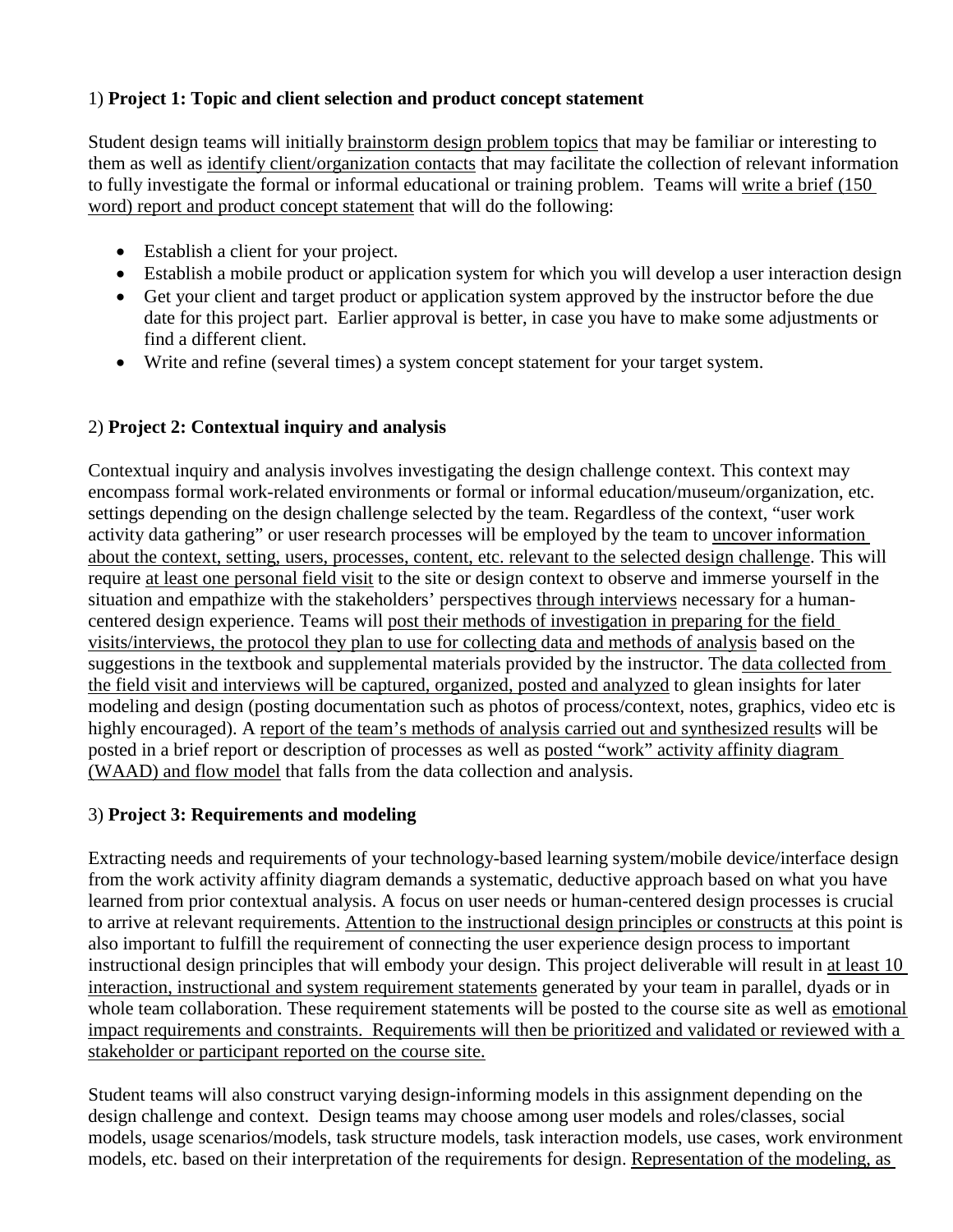well as reporting of the needs and barriers to usage in a brief summary report should be posted for this project deliverable by the due date on the following calendar.

# 4) **Project 4: Design**

The best design ideas can come from allowing yourself and your team to generate many design ideas, fluidly and rapidly. In the design phase, your team will generate either individually or together user personas that promote varying and wild ideas enhancing creativity and innovative directions for your design. Your team will post representation of your personas, ideation and sketching of multiple initial design ideas related to the personas for your design challenge. Showing a progression of your team's ideas is ideal here as they will morph and change or combine and define the eventual direction of your design. Consideration of the designer and user mental models and their differences is important during this phase as well. Posting of the mapping of the designer's mental model and the user's mental model is also an outcome of this project deliverable.

A conceptual design using metaphors or ecological constructs to frame high level conceptual design with a system ecology, interaction or emotional impact perspective should also be posted for this deliverable represented by a graphic or drawing as well as storyboard sketching of more detailed interaction. Also, detailed interface design with annotated wireframes represent the maturation of your design ideas progression and will be posted on the course site.

# 5) **Project 5: Prototype and Pilot Test**

Prototyping and pilot testing your design can be accomplished in many different ways. In this course, we will annotate and wireframe our design ideas but will also strive for the highest fidelity of prototyping possible given time and skill constraints. This will likely result in varying representations of prototypes across design teams which is appropriate as it may expand our understanding of different available tools and techniques for this part of the user experience design process. Many of the prototyping techniques described in the text are appropriate here such as physical mock-ups and paper prototypes progressing toward the use of current, software-based tools that each team can investigate. The important outcome is to show a progression of your prototype through an increasing fidelity of design demonstration or implementation.

Once your prototype is ready for primetime or testing out by a user, select a representative target audience member to try out each task that you have designed and gather their anecdotal feedback to record and report on the course site. This ensures some useful representative feedback on your design.

# 6) **Project 6: Presentation**

A successful client presentation is predicated on preparation, organization and practice. Clients and stakeholders of your projects will be invited to the course final presentation to hear about your process and see your prototypes during the semester. Teams are expected to prepare a 20 minute (depending on number of teams and allocated time) presentation with an informative slide show describing your user experience design process and progression toward your prototype.

Intersecting instructional design process with user experience design reflection

The last deliverable for this course is a three paragraph reflection on how the user experience design process intersects with the instructional design process based on each individual student's experience in the course. This will happen twice during the semester – once at the mid-point and once at the end of the semester. Reflection on the following is required at the end of the semester:

how have you experienced the user experience design process to this point this semester?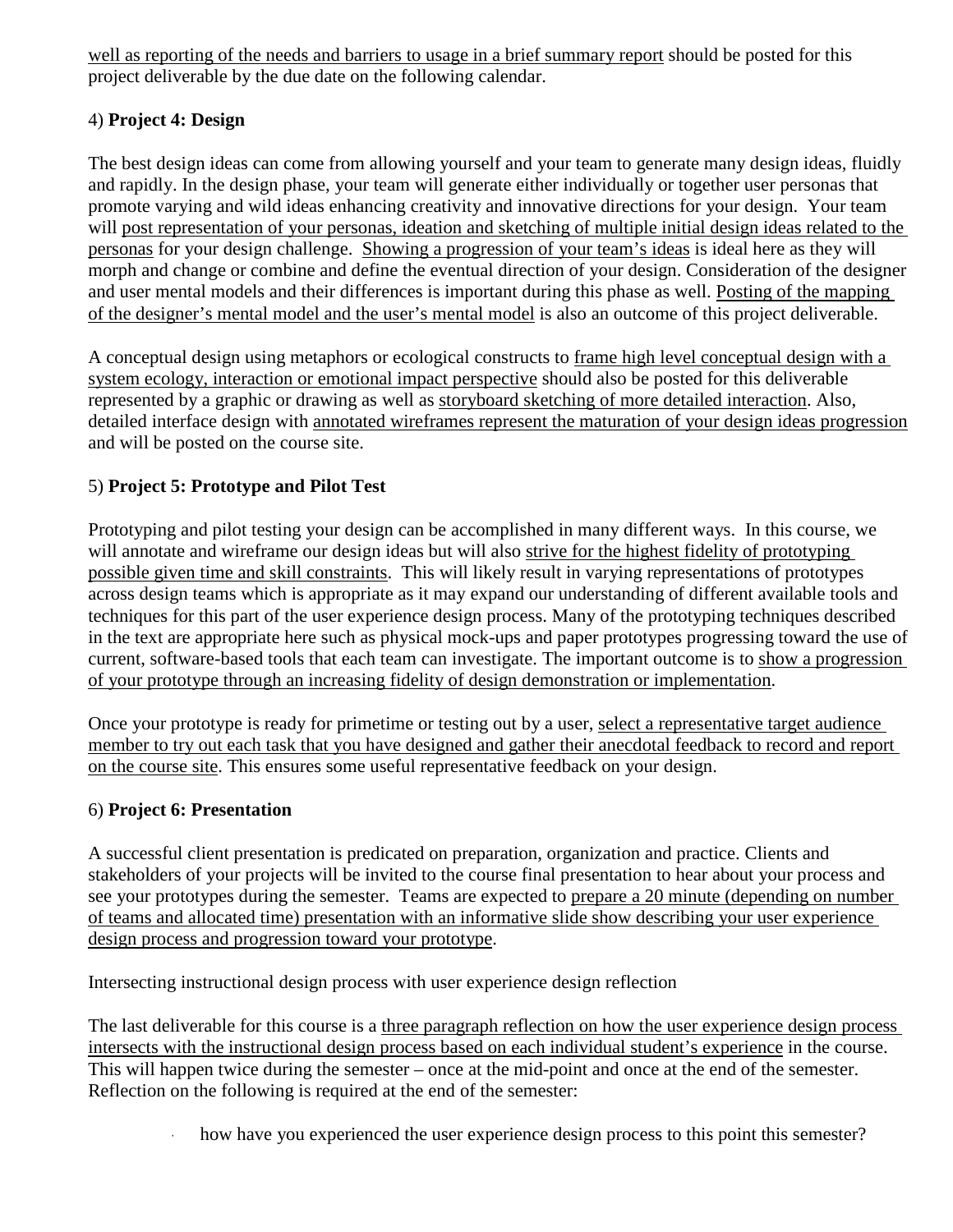- how does it intersect with the instructional design process?
- what would you do differently next time in your process?
- what suggestions might you have for improving the course or assignments at this point?

# **CRITERA FOR EVALUATION**

**Performance-Based Assessments -** This course includes multiple performance-based assessments with allocated percentages and corresponding point values (listed in rubric at end of syllabus):

| Participation/Teamwork Contributions to Group Process                            | 30%  |
|----------------------------------------------------------------------------------|------|
| User Interaction Design and Development Project                                  | 60%  |
| Project 1: Topic and client selection and product concept statement<br>5%        |      |
| 10%<br>Project 2: Contextual inquiry and analysis                                |      |
| 10%<br>Project 3: Requirements and modeling                                      |      |
| 10%<br>Project 4: Design                                                         |      |
| Project 5: Prototype and pilot test<br>15%                                       |      |
| 10%<br>Project 6: Project presentation                                           |      |
| Intersecting instructional design process with user experience design reflection | 10%  |
| Total percentage (referred to as points in individual items in rubrics below)    | 100% |

B. Grading scale: A = 94-100; A - = 90-93; B + = 86-89; B = 83-85; B - = 80-82; C = 70-79; F = <70

## C. Course Content Availability/Instructor Availability

Due to intense nature of this blended project-based course, the instructor will release content progressively in the Blackboard course site typically the day of the course session (e.g. by Wednesday 4:30pm of specific class session content or sometimes earlier). Any course questions should be posted to the course question section on Blackboard for all class participants to view and benefit from the collaborative responses. The instructor will typically respond to the majority of questions/concerns on the day of the class allocated to that particular topic and remaining responses will likely occur periodically on Monday-Thursday. Response to questions/concerns posted on Thursday-Sunday will typically require some additional turn-around time.

## D. Blackboard Support

This course intensively implements Blackboard (for asynchronous sessions) and Blackboard Collaborate (for synchronous sessions). Beyond the introduction to these tools in class, students can access the following support resources:

- 1) GMU Course Support for Blackboard in General [https://mymasonportal.gmu.edu/webapps/portal/frameset.jsp?tab\\_tab\\_group\\_id=\\_230\\_1](https://mymasonportal.gmu.edu/webapps/portal/frameset.jsp?tab_tab_group_id=_230_1)
- 2) GMU Top Questions and Additional Tools for Blackboard Mobile and Collaborate <http://coursessupport.gmu.edu/>
- 3) GMU Course Support form for problems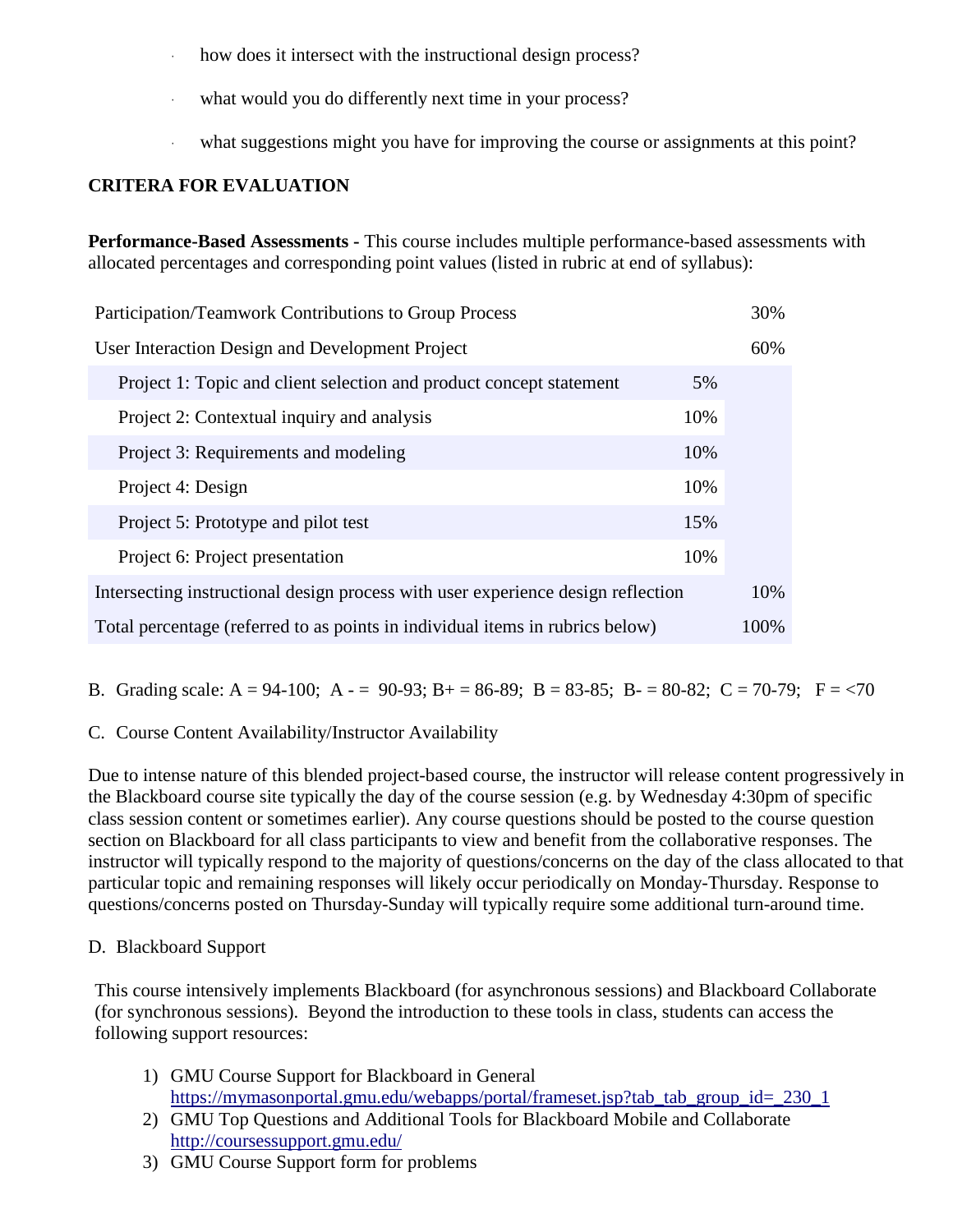<http://coursessupport.gmu.edu/contactus.cfm>

4) Blackboard Collaborate Support <http://support.blackboardcollaborate.com/ics/support/default.asp?deptID=8336>

## **GMU POLICIES AND RESOURES FOR STUDENTS**

a. Students must adhere to the guidelines of the George Mason University Honor Code (See http://oai.gmu.edu/the-mason-honor-code/).

b. Students must follow the university policy for Responsible Use of Computing (See http://universitypolicy.gmu.edu/policies/responsible-use-of-computing/).

c. Students are responsible for the content of university communications sent to their George Mason University email account and are required to activate their account and check it regularly. All communication from the university, college, school, and program will be sent to students solely through their Mason email account.

d. The George Mason University Counseling and Psychological Services (CAPS) staff consists of professional counseling and clinical psychologists, social workers, and counselors who offer a wide range of services (e.g., individual and group counseling, workshops and outreach programs) to enhance students' personal experience and academic performance (See http://caps.gmu.edu/).

e. Students with disabilities who seek accommodations in a course must be registered with the George Mason University Office of Disability Services (ODS) and inform their instructor, in writing, at the beginning of the semester (See http://ods.gmu.edu/).

f. Students must follow the university policy stating that all sound emitting devices shall be turned off during class unless otherwise authorized by the instructor.

g. The George Mason University Writing Center staff provides a variety of resources and services (e.g., tutoring, workshops, writing guides, handbooks) intended to support students as they work to construct and share knowledge through writing (See http://writingcenter.gmu.edu/).

### **PROFESSIONAL DISPOSITIONS**

Students are expected to exhibit professional behaviors and dispositions at all times.

### **CORE VALUES COMMITMENT**

The College of Education & Human Development is committed to collaboration, ethical leadership, innovation, research-based practice, and social justice. Students are expected to adhere to these principles: http://cehd.gmu.edu/values/.

For additional information on the College of Education and Human Development, Graduate School of Education, please visit our website http://gse.gmu.edu/.

## **INSTRUCTIONAL DESIGN AND DEVELOPMENT PROGRAM EXPECTATIONS:**

\*\*Required Portfolio Elements for IT students (EDIT601/EDIT701)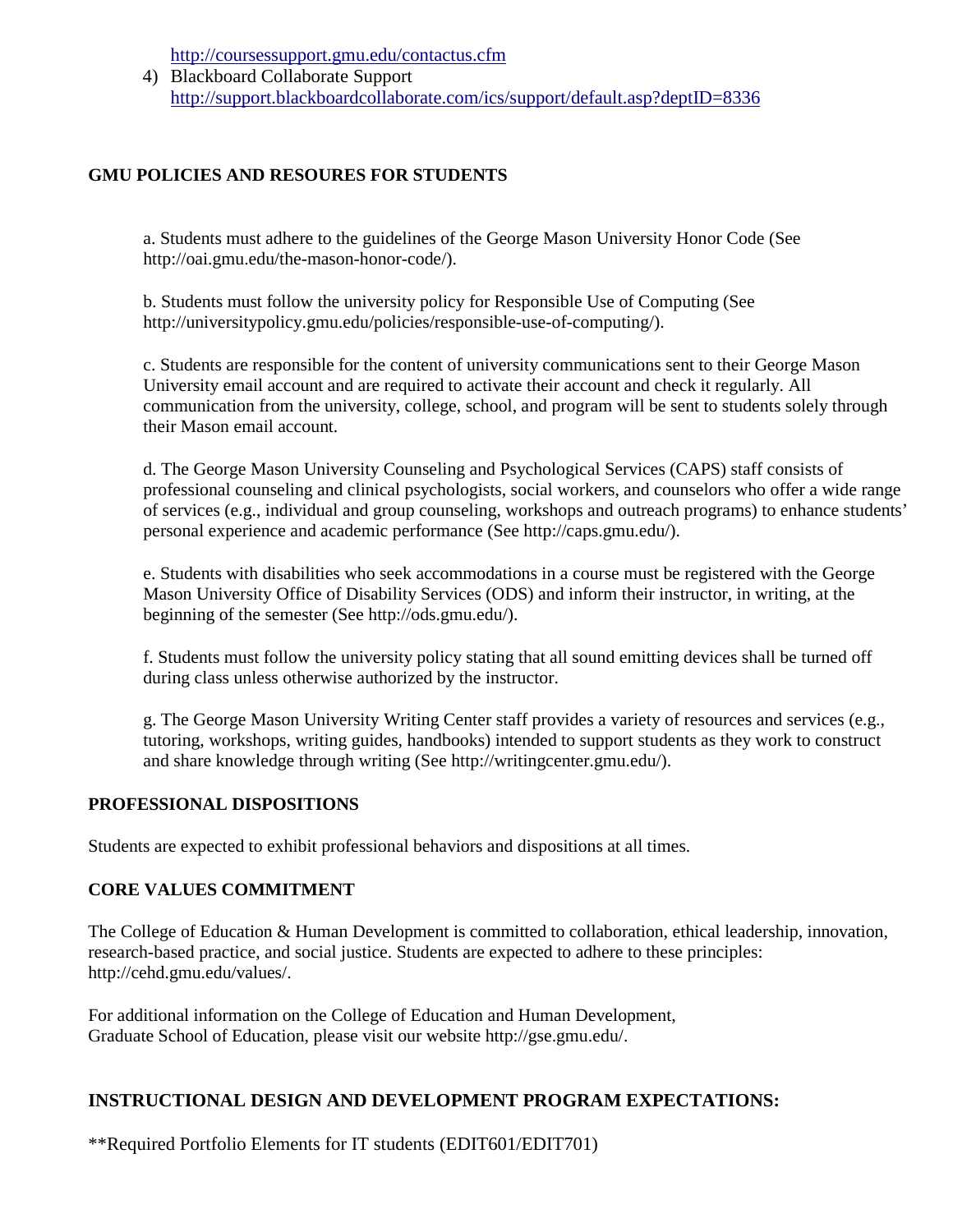If you are a student in the IT program, it is strongly suggested that you retain your design brief/prototype elements produced in this course for your required online Masters electronic portfolio assessment process at the mid-point and end of your coursework (EDIT601/701). You may also want to document the feedback from your peers and indicate what elements of the design were adjusted based on collected formative feedback. You will be asked to reflect on your learning within this course and the best time to formulate those reflections is when you are currently in the course. Please retain these electronic materials for your required portfolio assessment.

Mason email Account and IT Listserv

As a GMU student, you will need to acquire a GMU email account. Contact the [IT Support Center](http://itusupport.gmu.edu/student.asp) to activate your account. If you are an IT student, please also subscribe to the IT Listserv which will post job opportunities, program announcements, etc. [Directions](http://it.gse.gmu.edu/itlist.htm) about how to subscribe can be located on the IT Program Website.

# **PROPOSED CLASS SCHEDULE**

\*Due to the fluid, real-world and dynamic nature of the design process/context, the instructor reserves the right to change the syllabus/schedule during the course if needed based on project needs/requirements. Every effort will be made to keep students abreast of changes as soon as possible but professionalism and demonstration of your adaptive expertise as a designer/design researcher and flexibility in complex, real world projects is expected in this course.

| <b>WEEK</b>    | <b>IN CLASS ACTIVITIES</b>                                                                                                                                                      | PREPARATION FOR<br><b>FOLLOWING CLASS ACTIVITIES</b>                                                            |
|----------------|---------------------------------------------------------------------------------------------------------------------------------------------------------------------------------|-----------------------------------------------------------------------------------------------------------------|
|                | <b>Exploratory Hall L102 (ALT Classroom)</b>                                                                                                                                    |                                                                                                                 |
| $\mathbf{1}$   | Introduction                                                                                                                                                                    |                                                                                                                 |
| Aug 27         | User Experience Design Brief Introduction & Activity                                                                                                                            | - Read Preface and Chapter 1<br>(Harson & Pyla)                                                                 |
| (F to F)       | Overview of Syllabus: Schedule and Requirements<br>Discussion of asynchronous, synchronous and face to<br>face session expectations<br><b>Examples of Project Presentations</b> | - Read Preface and Chapter 1<br>(Brown)<br>- Biography and skill assessment<br>- Review weekly course resources |
| $\overline{2}$ | What is User Experience Design?                                                                                                                                                 | - Read Chapter 2 (H&P)                                                                                          |
| Sept 5         | Mobile Design                                                                                                                                                                   | - Initial brainstorming of potential<br>design problems, clients, constraints                                   |
| (Asynch)       | Determine design teams                                                                                                                                                          | and context in online design team<br>discussion                                                                 |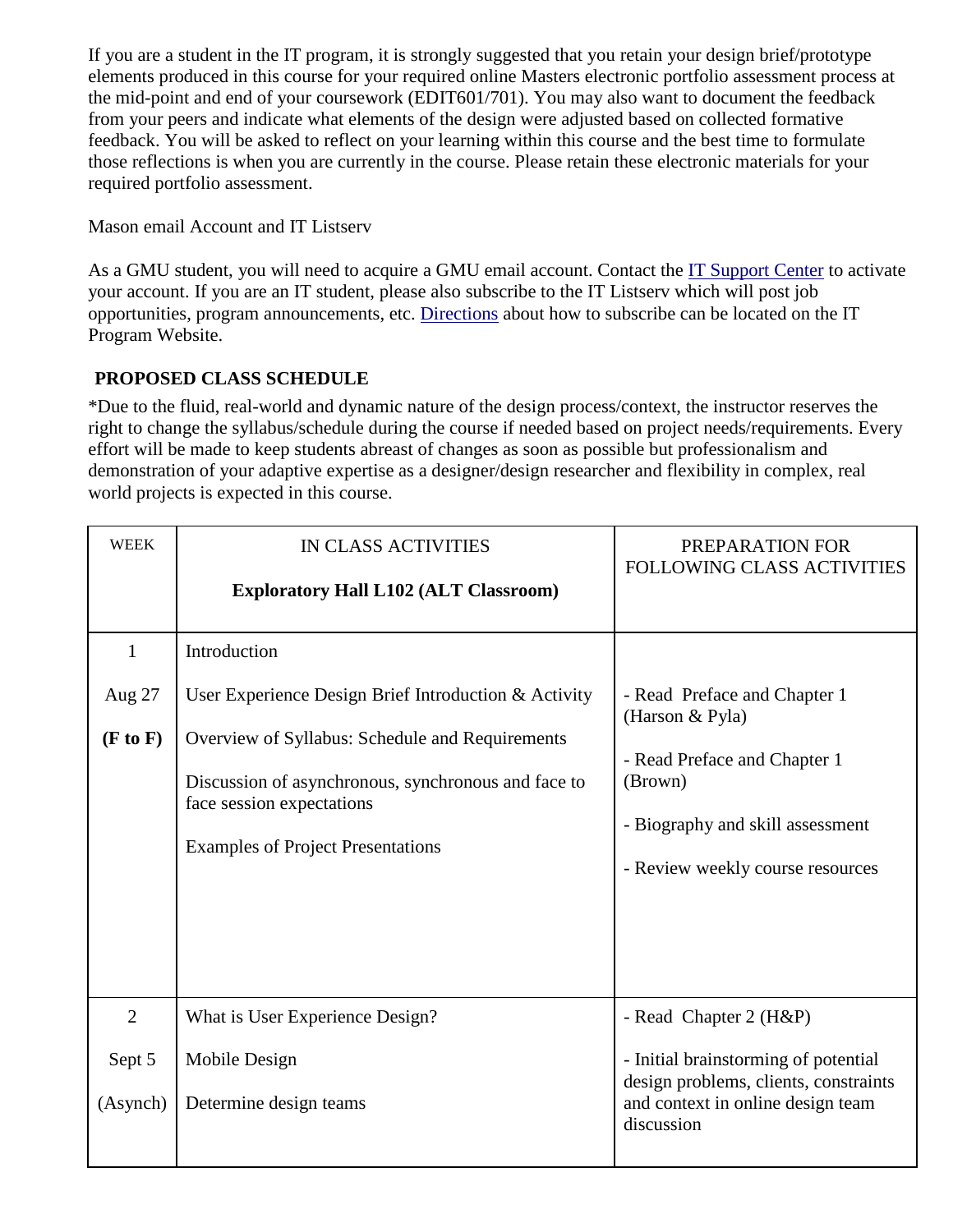| 3<br>Sept 10<br>(F to F)                | Project opportunity presentations:<br><b>Advanced Distributed Learning</b><br>Marine Corps University<br><b>Fat Russell</b><br>$\bullet$<br>Advanced Surgical Tech and Ed Ctr<br>$\bullet$<br>Serious Games Showcase and Challenge<br>Introduction of Collaborate for Team meetings<br>Lifecycle of User Experience Design<br>Schedule design team collaboration                                                                                                                                                                                                | - Read Chapter 2 (Brown)<br>- Come to consensus on selected<br>design problem, client, constraints<br>and context in online design team<br>discussion<br>- Each student research/investigate,<br>contribute and review others'<br>resources related to selected project<br>to post in team area on Blackboard |
|-----------------------------------------|-----------------------------------------------------------------------------------------------------------------------------------------------------------------------------------------------------------------------------------------------------------------------------------------------------------------------------------------------------------------------------------------------------------------------------------------------------------------------------------------------------------------------------------------------------------------|---------------------------------------------------------------------------------------------------------------------------------------------------------------------------------------------------------------------------------------------------------------------------------------------------------------|
| $\overline{4}$<br>Sept 17<br>$(Synch*)$ | <b>First Synchronous Meeting of Individual Design</b><br><b>Teams in Collaborate</b><br>Work in design teams to determine instructional/<br>training need, describe design problem synthesize<br>resources, identify context of use, brainstorm ways to<br>uncover client/partner goals, problems, drivers, barriers,<br>potential solution systems directions, etc.<br><b>PROJECT 1 Topic and client selection and product</b><br>statement DUE (posted online by end of schedule class<br>Sept $17th$ ) with individual team contribution evaluation<br>form. | - Read Chapter 3 (H&P)<br>- Begin writing Project 1 (150 word<br>report and broad product concept<br>statement)                                                                                                                                                                                               |
| 5                                       | Introduction to Contextual Inquiry                                                                                                                                                                                                                                                                                                                                                                                                                                                                                                                              | - Read Chapter 4 (H&P)                                                                                                                                                                                                                                                                                        |
| Sept 24                                 |                                                                                                                                                                                                                                                                                                                                                                                                                                                                                                                                                                 | - Read Chapter 9 (Brown)                                                                                                                                                                                                                                                                                      |
| (Asych)                                 |                                                                                                                                                                                                                                                                                                                                                                                                                                                                                                                                                                 | - Begin preparation/contact for<br>contextual inquiry into design<br>problem/challenge (e.g. field visits<br>and/or interviews)                                                                                                                                                                               |
| 6                                       | <b>Contextual Inquiry and Analysis</b>                                                                                                                                                                                                                                                                                                                                                                                                                                                                                                                          | - Read Chapter 5(H&P)                                                                                                                                                                                                                                                                                         |
| Oct 1                                   | <b>User Research Methods</b>                                                                                                                                                                                                                                                                                                                                                                                                                                                                                                                                    | - Read Chapter 3 (Brown)                                                                                                                                                                                                                                                                                      |
| (Asynch)                                |                                                                                                                                                                                                                                                                                                                                                                                                                                                                                                                                                                 | - Conduct contextual inquiry into<br>design problem/challenge (e.g. field<br>visits and/or interviews)                                                                                                                                                                                                        |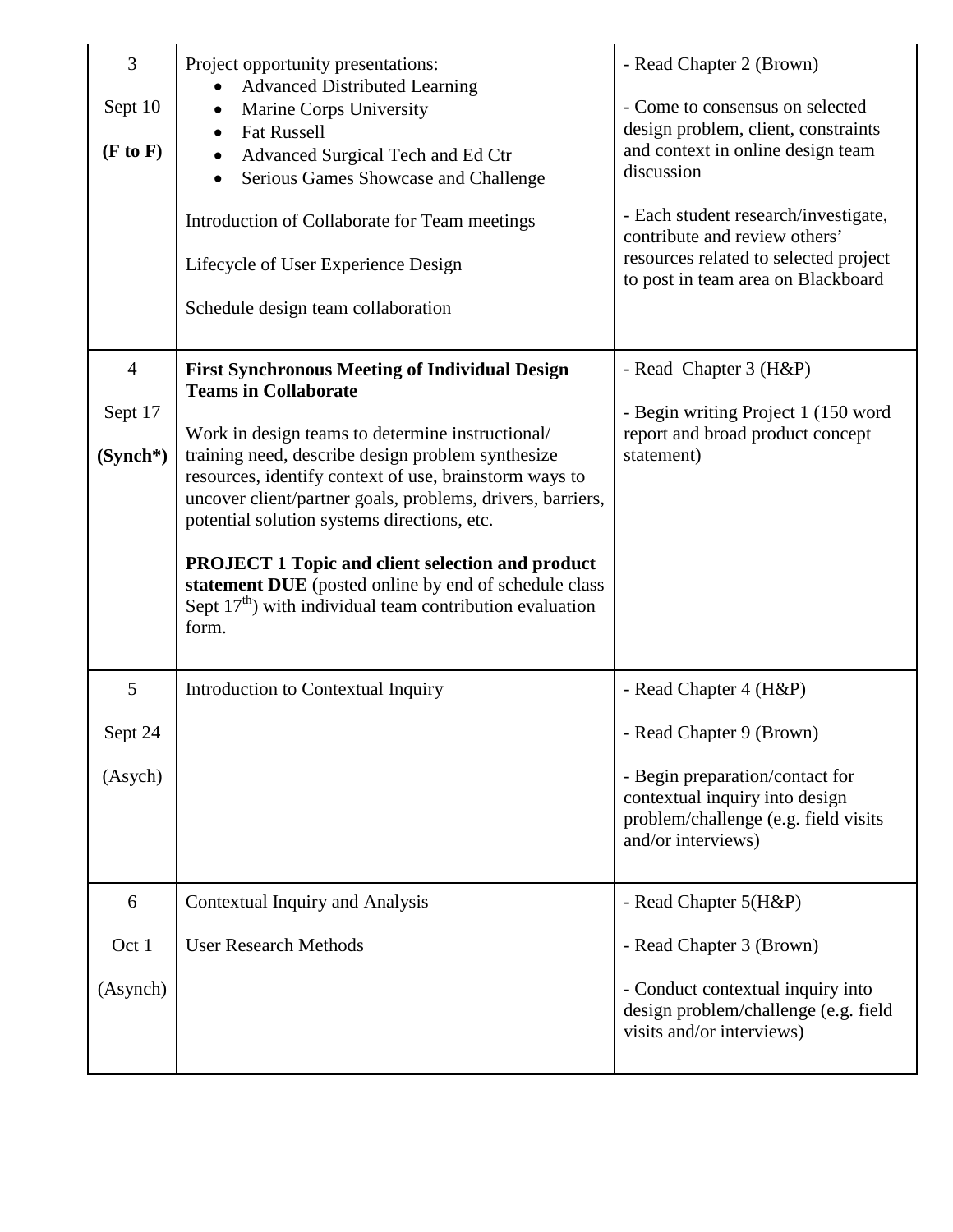| $\overline{7}$ | <b>Contextual Analysis</b>                                                                                                   | - Read Chapter 6 (H&P)                                                 |
|----------------|------------------------------------------------------------------------------------------------------------------------------|------------------------------------------------------------------------|
| Oct 8          | <b>Requirements and Modeling</b>                                                                                             | - Read Chapters 7 & 8 (Brown)                                          |
| (Asynch)       | Big Data and design                                                                                                          | - Analyze data from contextual<br>inquiry and write report             |
| $F$ to $F$     | Work in Teams to Analyze Data (could meet face to<br>face for this if needed)                                                |                                                                        |
|                |                                                                                                                              |                                                                        |
|                |                                                                                                                              |                                                                        |
| 8<br>Oct 15    | Work in Teams to Analyze Data (could meet face to<br>face for this if needed)                                                | - Analyze data from contextual<br>inquiry and write report             |
| (Asynch)       | <b>Requirements and Modeling</b>                                                                                             |                                                                        |
|                | <b>PROJECT 2: Contextual Inquiry and Analysis</b><br><b>Report DUE</b> with individual team contribution<br>evaluation form. |                                                                        |
| 9              | Design teams draft requirement statements in<br>synchronous session                                                          | - Read Chapter 7 (H&P)                                                 |
| Oct 22         |                                                                                                                              |                                                                        |
| (Synch)        |                                                                                                                              |                                                                        |
| 10             | <b>PROJECT 3: Requirements and modeling DUE</b> with<br>individual team contribution evaluation form.                        | - Read Chapter 8 (H&P)                                                 |
| Oct 29         | Design Thinking, Ideation and Sketching                                                                                      | - Post personas and ideas in sketches,<br>graphics, etc.               |
| (Asynch)       |                                                                                                                              |                                                                        |
| $F$ to $F$     |                                                                                                                              |                                                                        |
| 11             | Mental models                                                                                                                | - Read Chapter 9 (H&P)                                                 |
| Nov 5          | Design Thinking, Ideation and Sketching                                                                                      | - Post personas and ideas in sketches,<br>graphics, storyboarding etc. |
| (Asynch)       |                                                                                                                              | - Post high level conceptual design<br>and mental model mapping        |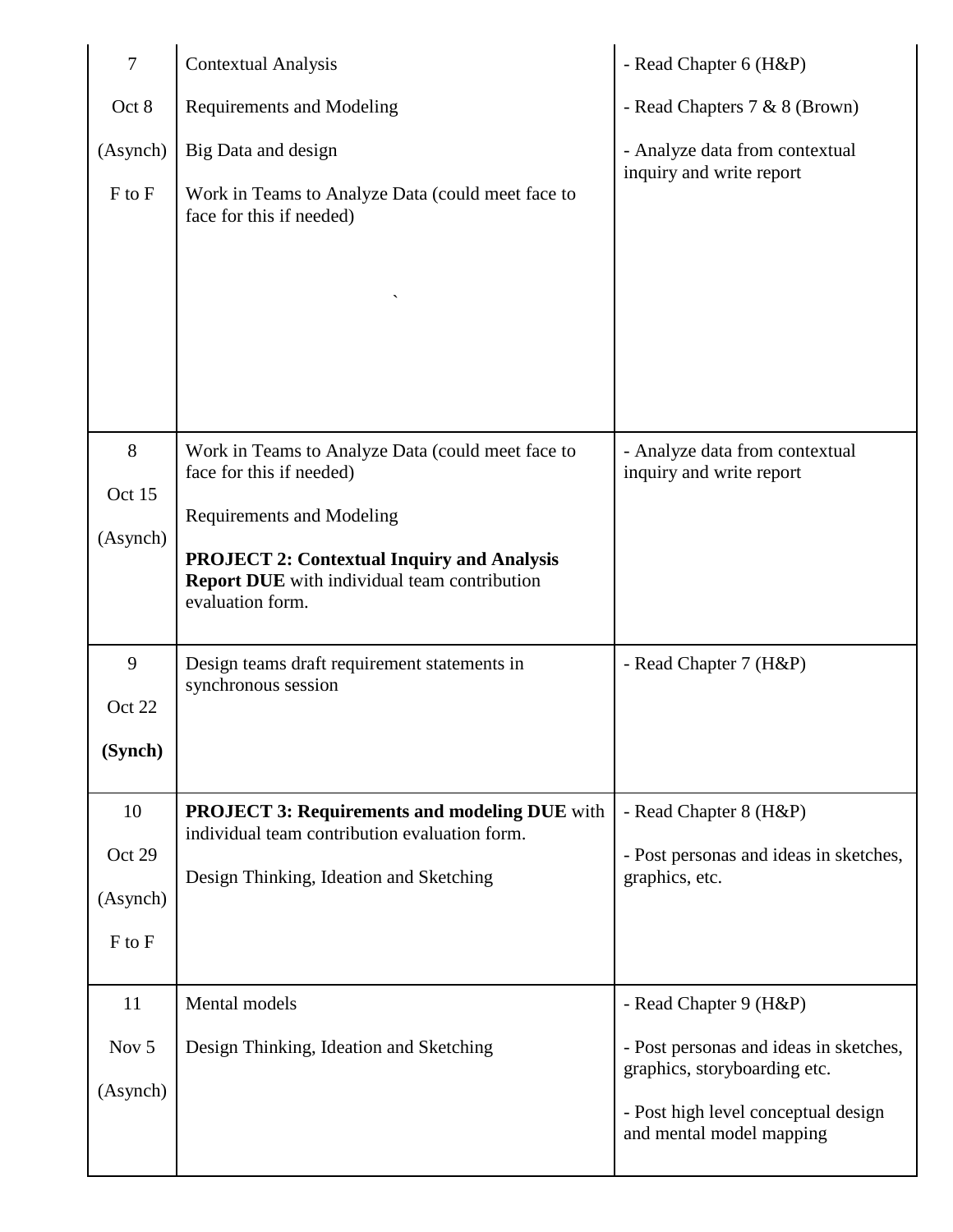| 12<br>Nov 12<br>(Asynch) | <b>PROJECT 4: Design DUE</b> with individual team<br>contribution evaluation form.<br>Plan for Mobile Course Interface Template Design<br>Submissions, Rationale and Testing Documentation | - Read Chapter 11 (H&P)<br>- Refine design and begin detailed<br>design<br>- Begin annotated wireframes |
|--------------------------|--------------------------------------------------------------------------------------------------------------------------------------------------------------------------------------------|---------------------------------------------------------------------------------------------------------|
| 13                       | Prototyping                                                                                                                                                                                | <b>NO CLASS</b>                                                                                         |
| <b>Nov 19</b>            | <b>Implement Detailed Design Processes</b>                                                                                                                                                 |                                                                                                         |
| (Synch)                  | Plan anecdotal feedback from pilot test with potential                                                                                                                                     |                                                                                                         |
| F to F                   | user(s)                                                                                                                                                                                    |                                                                                                         |
|                          |                                                                                                                                                                                            |                                                                                                         |
| 14                       | THANKSGIVING RECESS                                                                                                                                                                        | - Refine and Prototype Design                                                                           |
| Nov 26                   |                                                                                                                                                                                            |                                                                                                         |
| (Asynch)                 |                                                                                                                                                                                            |                                                                                                         |
| 15                       | <b>Implement and Document Detailed Design</b>                                                                                                                                              | - Finalize Prototype Design                                                                             |
| Dec 3                    | Finalize Prototype, Presentation                                                                                                                                                           | - Prepare Presentation                                                                                  |
| (Asynch)                 | Conduct pilot test                                                                                                                                                                         |                                                                                                         |
| 16                       | <b>PROJECT 5: Prototype and Pilot Test DUE and</b><br><b>PROJECT 6: Presentation DUE</b> with individual team<br>contribution evaluation form.                                             | <b>Congratulations!</b>                                                                                 |
| Dec 10                   | <b>FINAL REFLECTIONS DUE</b>                                                                                                                                                               |                                                                                                         |
| (F to F)                 | <b>FINAL PRESENTATION</b>                                                                                                                                                                  |                                                                                                         |
|                          |                                                                                                                                                                                            |                                                                                                         |
|                          |                                                                                                                                                                                            |                                                                                                         |

## **ASSESSMENT RUBRIC(S):**

Participation/Group Project Process rubric for both in-class and online participation and contributions:

o Outstanding contributor/team member: contributions reflect exceptional preparation and full participation in groups. Ideas offered are always substantive, providing one or more major insights as well as suggestions for group. Attended all group meetings (unless discussed with instructor),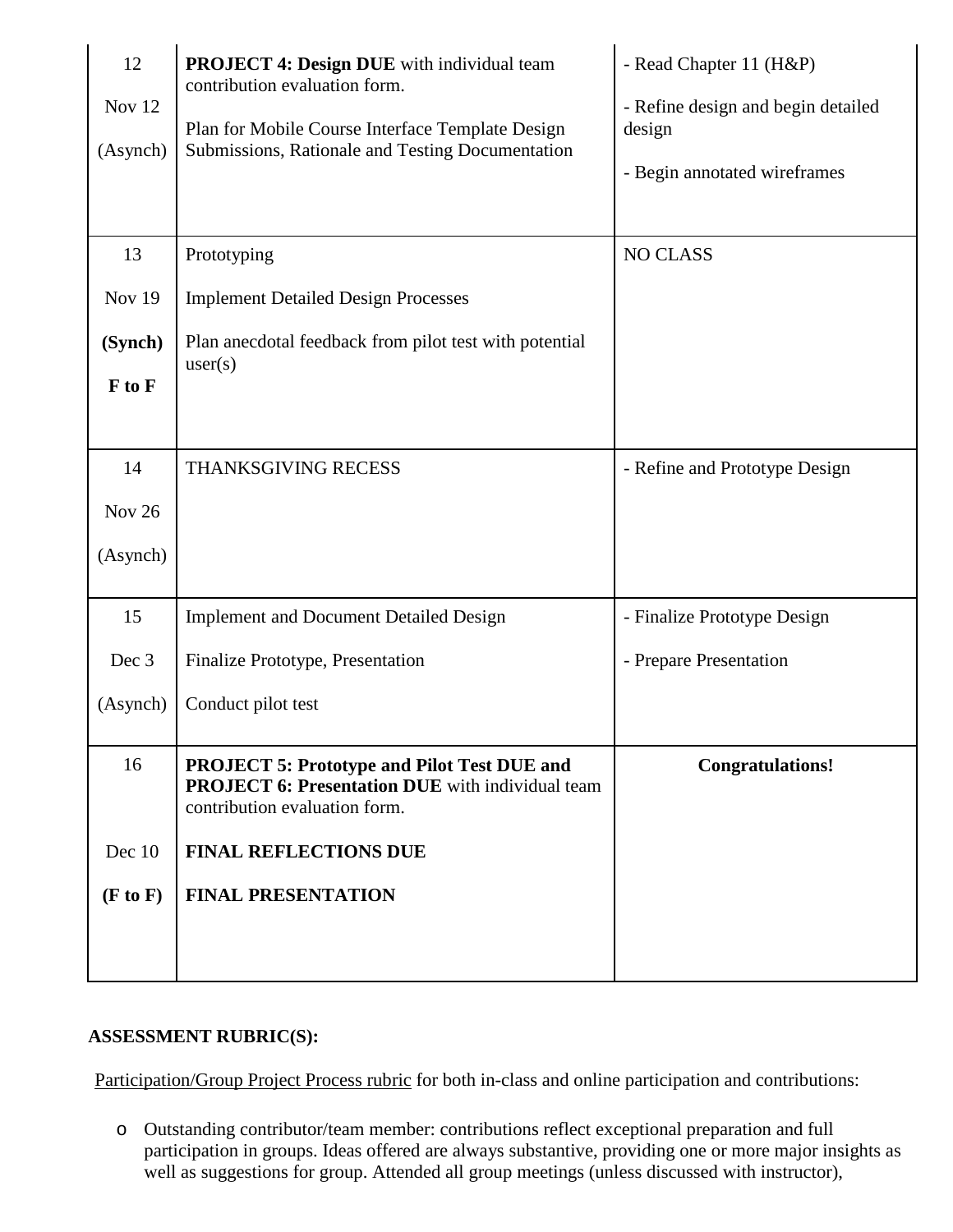demonstrated exceptional effort on individual and lead tasks, exceeded individual contribution requirements and was instrumental in leading the group forward. Respectfully acknowledged and integrated all members' skills in project development process. Worked as an excellent team group member and contributor. If this person were not a member of the group, the quality of project would be diminished markedly.

- o Good contributor/team member: contributions reflect good preparation and full participation in groups. Good insights are always offered, providing one or more major ideas as well as suggestions for group. Attended all group meetings, demonstrated good effort on individual and lead tasks, met individual contribution requirements and was valuable in leading the group forward. Respectfully acknowledged and integrated all members' skills in project development process. Worked as a good team group member and contributor. If this person were not a member of the group, the quality of project would be diminished.
- o Adequate contributor/team member: contributions reflect adequate preparation and adequate participation in groups. Some insights offered are occasionally, providing some ideas as well as suggestions for group. Attended majority of group meetings, demonstrated effort on individual and lead tasks, met individual contribution requirements. Respectfully acknowledged and integrated all members' skills in project development process. Worked as a team group member and contributor. If this person were not a member of the group, the quality of project would be somewhat diminished.
- o Unsatisfactory contributor/team member: contributions reflect inadequate preparation and adequate participation in groups. There are little insights/contributions offered as well as suggestions for group. Missed a significant amount of group meetings, demonstrated inadequate effort on individual and lead tasks, did not meet individual contribution requirements for group. Did not respectfully interact and acknowledge all members' skills in project development process. Did not work well as a team group member and contributor. If this person were not a member of the group, the quality of project would be unchanged.
- o Note: Students who do not participate or contribute will receive zero points in the applicable area.

|                                             | Category 1                    | Category 2              | Category 3          | Category 4                 |
|---------------------------------------------|-------------------------------|-------------------------|---------------------|----------------------------|
| <b>CRITERIA</b>                             | Unsatisfactory<br>Contributor | Adequate<br>Contributor | Good<br>Contributor | Outstanding<br>Contributor |
| Class<br>participation                      | 6                             | 7                       | 8                   | 10                         |
| Project and<br>Process<br>group<br>meetings | 6                             | 7                       | 8                   | 10                         |
| Project<br>contributions                    | 6                             | 7                       | 8                   | 10                         |
| Score                                       | 24                            | 28                      | 32                  | 30                         |

Table 1 Participation/Contributions to Group Project Process Rubric (30%)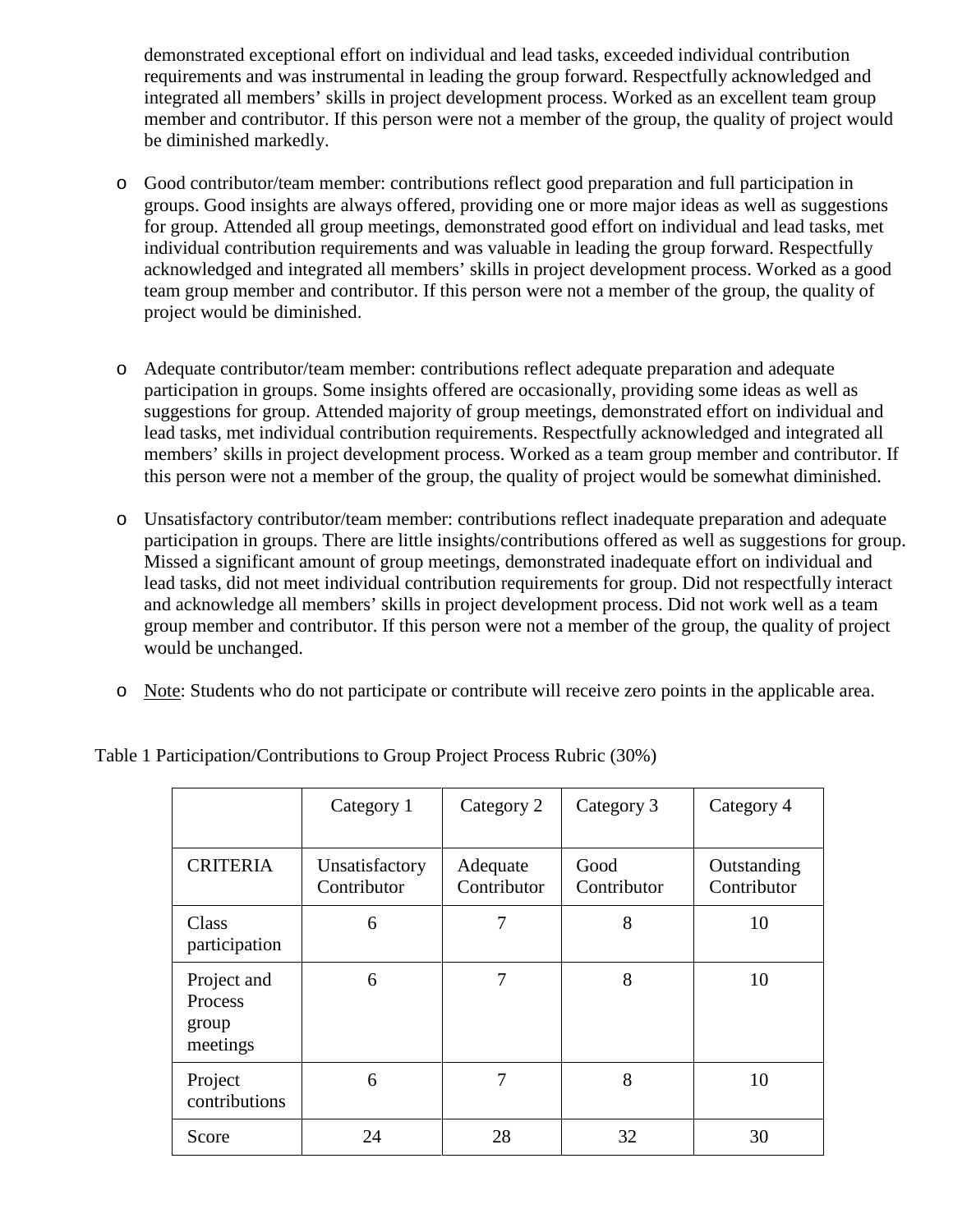| Criteria                                                                                                                                                                                                                                  | N <sub>o</sub><br>Evidence                                               | Beginning<br>(Limited<br>evidence)                                                                | Developing<br>(Clear<br>evidence)                                                                                                       | Accomplished<br>(Clear,<br>convincing,<br>substantial<br>evidence)                                                                                                 |
|-------------------------------------------------------------------------------------------------------------------------------------------------------------------------------------------------------------------------------------------|--------------------------------------------------------------------------|---------------------------------------------------------------------------------------------------|-----------------------------------------------------------------------------------------------------------------------------------------|--------------------------------------------------------------------------------------------------------------------------------------------------------------------|
| Project 1: Topic and client selection and product concept statement<br>(Total possible points $-5$ )                                                                                                                                      |                                                                          |                                                                                                   |                                                                                                                                         |                                                                                                                                                                    |
| Topic negotiated and<br>agreed on with team and<br>approved by instructor                                                                                                                                                                 | N <sub>0</sub><br>evidence<br>of<br>negotiatio<br>n or<br>agreement      | Limited<br>evidence of<br>negotiation<br>and<br>agreement<br>process<br>without<br>approval       | Evidence of<br>negotiation<br>and<br>agreement<br>process<br>with<br>approval                                                           | Clear evidence<br>of outstanding<br>teamwork,<br>negotiation and<br>agreement<br>process with<br>timely<br>submission and<br>approval                              |
| Accessible client identified<br>with contact name                                                                                                                                                                                         | N <sub>0</sub><br>evidence<br>of client<br>and<br>contact by<br>deadline | Limited<br>evidence of<br>client<br>contact or<br>attempts but<br>not<br>confirmed<br>by deadline | Evidence of<br>established<br>client<br>contact but<br>not<br>confirmed<br>by deadline                                                  | Client contact<br>identified and<br>established by<br>deadline                                                                                                     |
| Description of<br>group/persons to serve as<br>clients and/or participants<br>in user experience design<br>process                                                                                                                        | N <sub>o</sub><br>descriptio<br>n of<br>clients and<br>participant<br>S  | Limited<br>description<br>of clients<br>and<br>participants                                       | Description<br>of clients<br>and<br>participants<br>with some<br>roles<br>described                                                     | Concise,<br>informative<br>description of<br>clients and<br>participants,<br>roles in user<br>experience<br>design process                                         |
| Proposal written in future<br>tense, approximately 150<br>words, with name and<br>description of<br>organization/context,<br>statement of what it will<br>do, problem it will solve, if<br>design or redesign,<br>usefulness, users, etc. | N <sub>o</sub><br>proposal<br>submitted                                  | Limited<br>proposal<br>submitted<br>with<br>concept<br>statement                                  | Adequate<br>proposal<br>submitted<br>with what<br>system will<br>do, problem<br>will solve,<br>design<br>vision,<br>emotional<br>impact | Outstanding<br>proposal<br>submitted with<br>clear and<br>specific system<br>concept<br>statement with<br>what system<br>will do,<br>problem will<br>solve, design |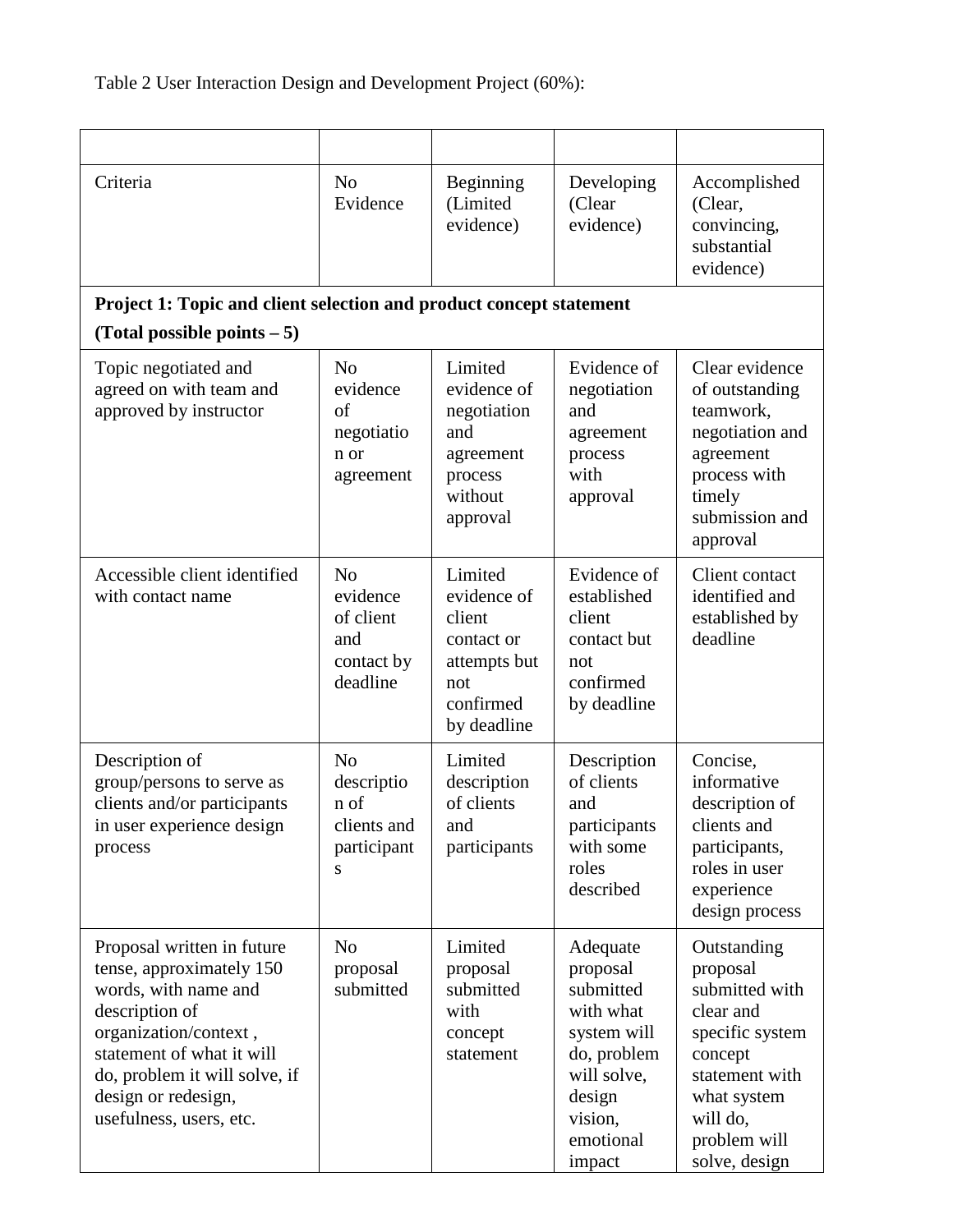|                                                                                                             |                                                                  |                                                                                  | goals                                                                                                                             | vision,<br>emotional<br>impact goals                                                                                                        |
|-------------------------------------------------------------------------------------------------------------|------------------------------------------------------------------|----------------------------------------------------------------------------------|-----------------------------------------------------------------------------------------------------------------------------------|---------------------------------------------------------------------------------------------------------------------------------------------|
| Topic connected to<br>principles in instructional<br>design (e.g. learning or<br>training need established) | N <sub>o</sub><br>evidence<br>of ID<br>process or<br>principles  | Limited<br>evidence or<br>thought of<br>ID process<br><b>or</b><br>principles    | Evidence or<br>thought of<br>ID process<br><b>or</b><br>principles<br>intersected<br>with user<br>experience<br>design<br>process | High level of<br>evidence or<br>thought of ID<br>process or<br>principles<br>intersected<br>with user<br>experience<br>design process       |
| Project 1: Total points                                                                                     |                                                                  |                                                                                  |                                                                                                                                   |                                                                                                                                             |
| Project 2: Contextual inquiry and analysis (Total possible points $-10$ )                                   |                                                                  |                                                                                  |                                                                                                                                   |                                                                                                                                             |
| Prepared for field visits and<br>interviews                                                                 | N <sub>o</sub><br>evidence<br>of<br>preparatio<br>n              | Limited<br>evidence of<br>preparation                                            | Evidence of<br>planning<br>and<br>preparation<br>with posted<br>documentati<br>on of data<br>collection<br>protocol               | Outstanding,<br>detailed<br>evidence of<br>planning and<br>preparation<br>with posted<br>documentation<br>of data<br>collection<br>protocol |
| Field visits and interviews<br>carried out and<br>methodology reported                                      | N <sub>o</sub><br>evidence<br>of field<br>visit or<br>interviews | Limited<br>evidence of<br>implementa<br>tion of field<br>visit and<br>interviews | Evidence of<br>field visits<br>and<br>interviews<br>through<br>process and<br>methodolog<br>y reported                            | Outstanding<br>and thorough<br>documentation<br>of field visit<br>and interview<br>process,<br>methods and<br>reporting                     |
| Raw data collected, posted<br>and organized                                                                 | N <sub>0</sub><br>evidence<br>of raw<br>data                     | Limited raw<br>data not<br>well-<br>organized                                    | Evidence of<br>clear data<br>collection<br>methods<br>and<br>organizatio<br>n                                                     | Outstanding<br>evidence of<br>data collection,<br>posting of<br>process of<br>collection and<br>clearly<br>organized for<br>analysis        |
| Analysis of work activity<br>data through interpretation,<br>consolidation and<br>communication             | N <sub>0</sub><br>analysis                                       | Limited<br>analysis of<br>data with<br>limited<br>interpretatio<br>n,            | Analysis<br>evident with<br>some<br>interpretatio<br>n,<br>consolidatio                                                           | Outstanding,<br>in-depth<br>analysis with<br>interpretation,<br>consolidation<br>and clear                                                  |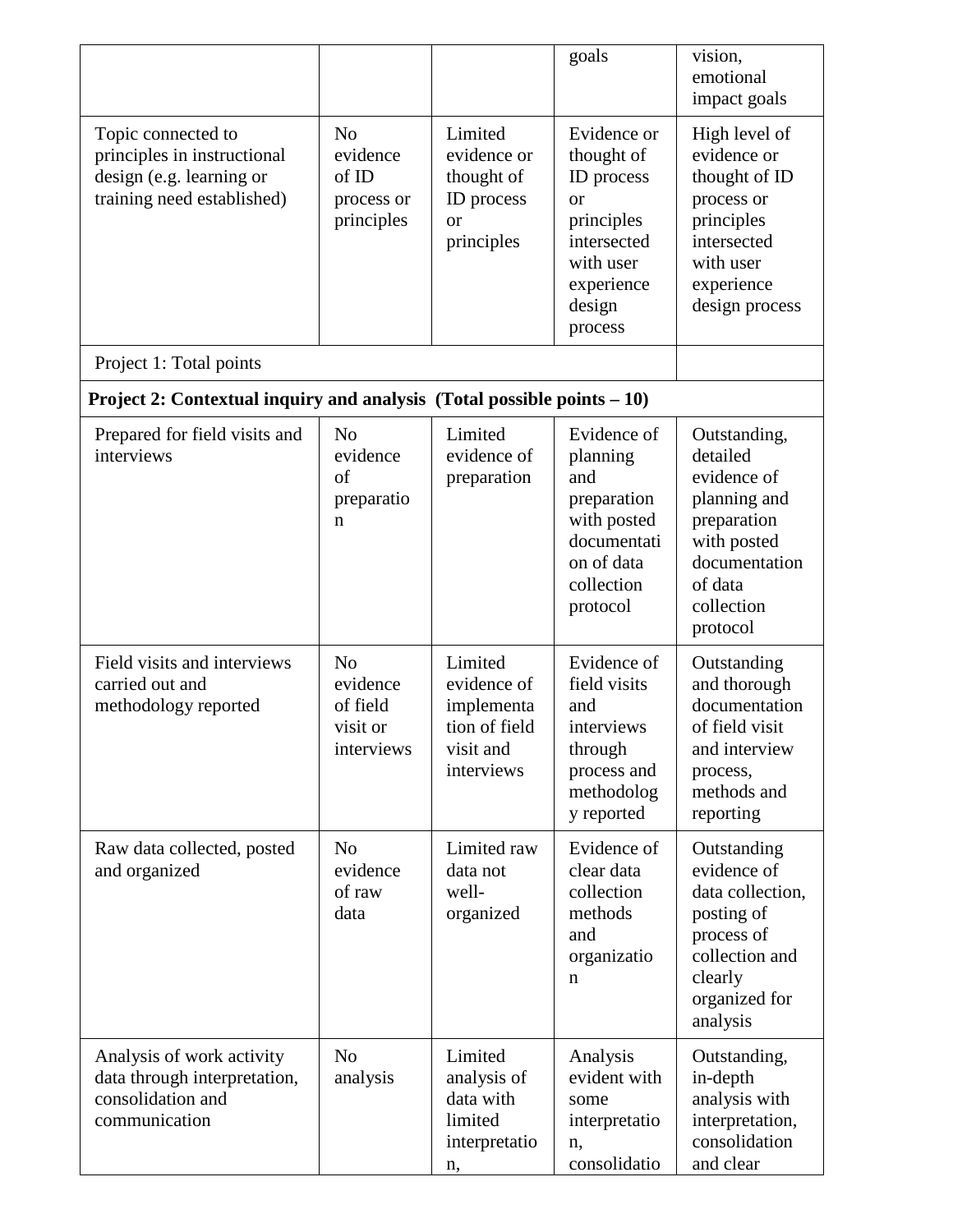|                                                                                                                                      |                                                                                 | organizatio<br>n and<br>communicat<br>ion evident                                            | n and<br>communicat<br>ion                                                                             | communication<br>of synthesis of<br>information for<br>design<br>purposes                                                                     |
|--------------------------------------------------------------------------------------------------------------------------------------|---------------------------------------------------------------------------------|----------------------------------------------------------------------------------------------|--------------------------------------------------------------------------------------------------------|-----------------------------------------------------------------------------------------------------------------------------------------------|
| Work activity affinity<br>diagram with roles and/or<br>workflow model or<br>equivalent posted                                        | N <sub>o</sub><br>diagram,<br>workflow<br><sub>or</sub><br>equivalent<br>posted | Limited<br>diagram,<br>workflow<br>or<br>equivalent<br>posted                                | Beginning<br>diagram,<br>workflow or<br>equivalent<br>posted                                           | Clear and<br>thorough<br>diagram,<br>workflow or<br>equivalent<br>posted. Clear<br>relationship to<br>data collected<br>and analyzed          |
| Project 2: Total points                                                                                                              |                                                                                 |                                                                                              |                                                                                                        |                                                                                                                                               |
| Project 3: Requirements and modeling (Total possible points - 10)                                                                    |                                                                                 |                                                                                              |                                                                                                        |                                                                                                                                               |
| Interaction design<br>requirements extracted,<br>scoped and written as<br>statements                                                 | N <sub>o</sub><br>requireme<br>nts written                                      | Limited<br>requirement<br>s with little<br>evidence of<br>scoping and<br>statements          | Evidence of<br>scoping and<br>requirement<br>statements<br>established                                 | Excellent<br>evidence of<br>process of<br>scoping and<br>well-written<br>requirement<br>statements and<br>documentation<br>of process         |
| Draft and progressive<br>refinement of design-<br>informing models                                                                   | N <sub>o</sub><br>evidence<br>of<br>modeling                                    | Little<br>evidence of<br>modeling<br>implemente<br>d                                         | Evidence of<br>design-<br>informing<br>models<br>implemente<br>d connected<br>to<br>contextual<br>data | Excellent<br>documentation<br>of design<br>informing<br>models<br>progression<br>and evolution<br>directly<br>connected to<br>contextual data |
| Project 3: Total points                                                                                                              |                                                                                 |                                                                                              |                                                                                                        |                                                                                                                                               |
| <b>Project 4: Design (Total possible points <math>-10</math>)</b>                                                                    |                                                                                 |                                                                                              |                                                                                                        |                                                                                                                                               |
| Creation of personas that<br>demonstrate sensitivity to<br>varying audience and<br>contextual needs for<br>interface/learning design | N <sub>o</sub><br>personas<br>drafted                                           | Limited<br>personas<br>drafted that<br>are vague<br>and not<br>connected<br>to user<br>goals | Beginning<br>level<br>personas<br>established<br>and<br>connected<br>to<br>contextual<br>data          | Excellent<br>personas<br>identified,<br>written and<br>aligned with<br>user goals,<br>roles or class,<br>etc.                                 |
| Progression of ideation                                                                                                              | N <sub>o</sub>                                                                  | Little                                                                                       | Adequate                                                                                               | Outstanding                                                                                                                                   |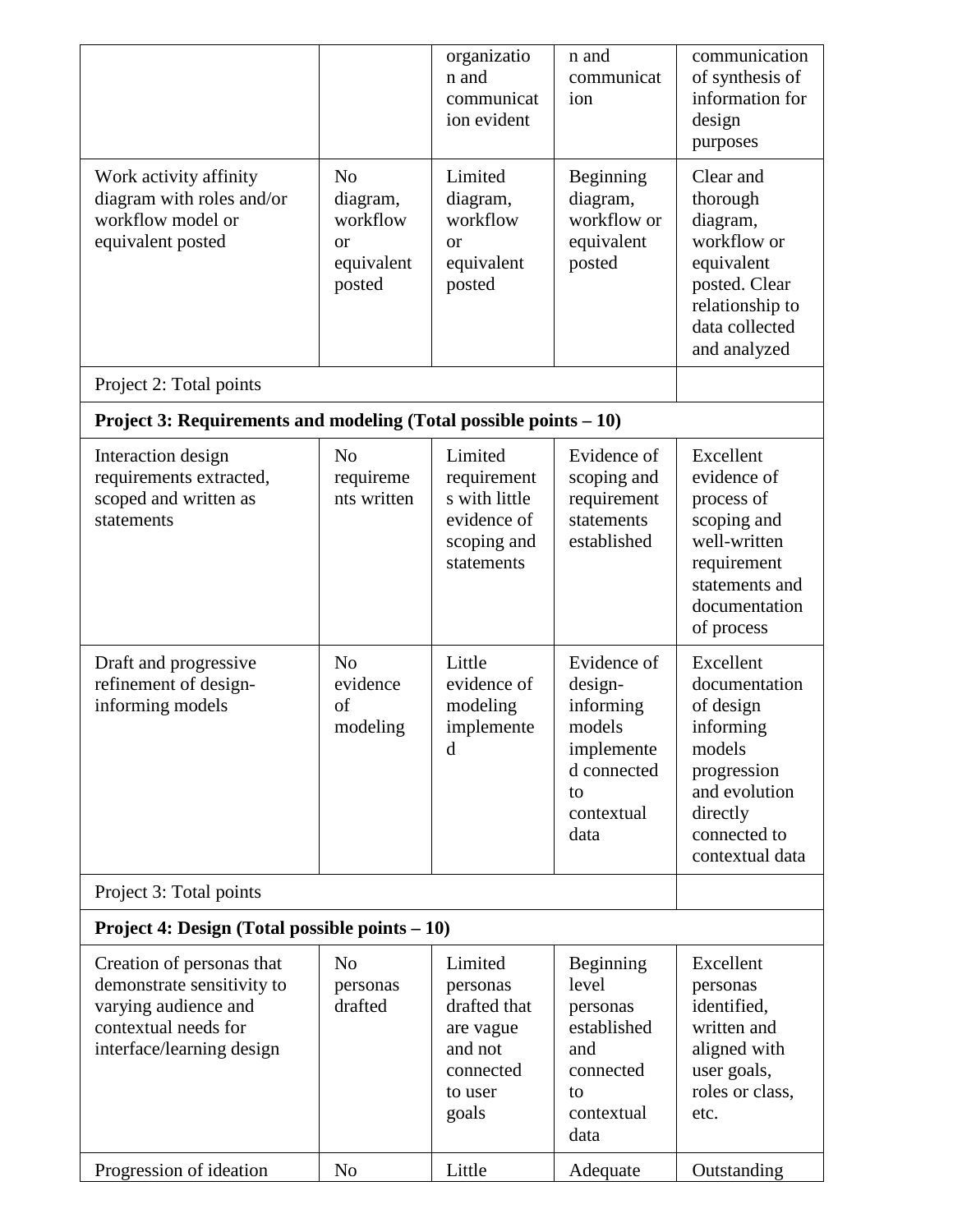| documented and<br>demonstrate iteration                                                                                           | ideation<br>document<br>ed                                                                                    | ideation<br>documented<br>and no<br>evidence of<br>iteration of<br>the design<br>idea              | level of<br>ideation,<br>documented<br>with<br>evidence of<br>some<br>iteration                                                              | level of<br>ideation<br>documented<br>with<br>progression of<br>iterations<br>clearly<br>demonstrated                                                                        |
|-----------------------------------------------------------------------------------------------------------------------------------|---------------------------------------------------------------------------------------------------------------|----------------------------------------------------------------------------------------------------|----------------------------------------------------------------------------------------------------------------------------------------------|------------------------------------------------------------------------------------------------------------------------------------------------------------------------------|
| Sketching demonstrated as<br>visual exploration of ideas                                                                          | N <sub>o</sub><br>evidence<br>of<br>sketching<br>of design<br>ideas for<br>conversati<br>on and<br>creativity | Little<br>evidence of<br>sketching of<br>design ideas<br>for<br>conversatio<br>n and<br>creativity | Evidence of<br>sketching of<br>design ideas<br>facilitating<br>conversatio<br>n and<br>creative<br>choices                                   | Outstanding<br>evidence of<br>sketching of<br>multiple design<br>ideas,<br>enhancing<br>conversation<br>and<br>demonstrating<br>creativity of<br>group                       |
| Describe or map designers<br>and users mental model and<br>a conceptual design                                                    | N <sub>o</sub><br>evidence<br>of<br>mapping<br>of mental<br>models<br>and<br>conceptual<br>design             | Little<br>evidence of<br>mapping of<br>mental<br>models and<br>conceptual<br>design                | Attempts to<br>map mental<br>models and<br>conceptual<br>design<br>across<br>system<br>ecology,<br>interaction<br>and<br>emotional<br>impact | Maps mental<br>models and<br>conceptual<br>design<br>thoroughly<br>across system<br>ecology,<br>interaction and<br>emotional<br>impact                                       |
| Annotated storyboards,<br>Wireframes, and/or<br>scenarios drafted to<br>represent screens and<br>navigation in detailed<br>design | N <sub>o</sub><br>evidence<br>of detailed<br>design<br>document<br>ation                                      | Little<br>evidence of<br>detailed<br>design<br>documentati<br>on                                   | Evidence of<br>annotated<br>design<br>documentati<br>on                                                                                      | Outstanding<br>evidence of<br>detailed design<br>documentation<br>with annotated<br>storyboards,<br>wireframes and<br>detailed<br>navigation<br>represented<br>and described |
| Project 4: Total points                                                                                                           |                                                                                                               |                                                                                                    |                                                                                                                                              |                                                                                                                                                                              |
| Project 5: Prototype and Pilot Test (Total possible points – 15)                                                                  |                                                                                                               |                                                                                                    |                                                                                                                                              |                                                                                                                                                                              |
| Determine and create<br>highest level of fidelity of<br>prototype and interactivity<br>possible to best                           | N <sub>0</sub><br>evidence<br>of<br>prototype                                                                 | Limited<br>prototype<br>with limited<br>representati<br>on of                                      | Adequate<br>prototype<br>with<br>representati<br>on of                                                                                       | Excellent<br>prototype with<br>high level of<br>functionality<br>for testing with                                                                                            |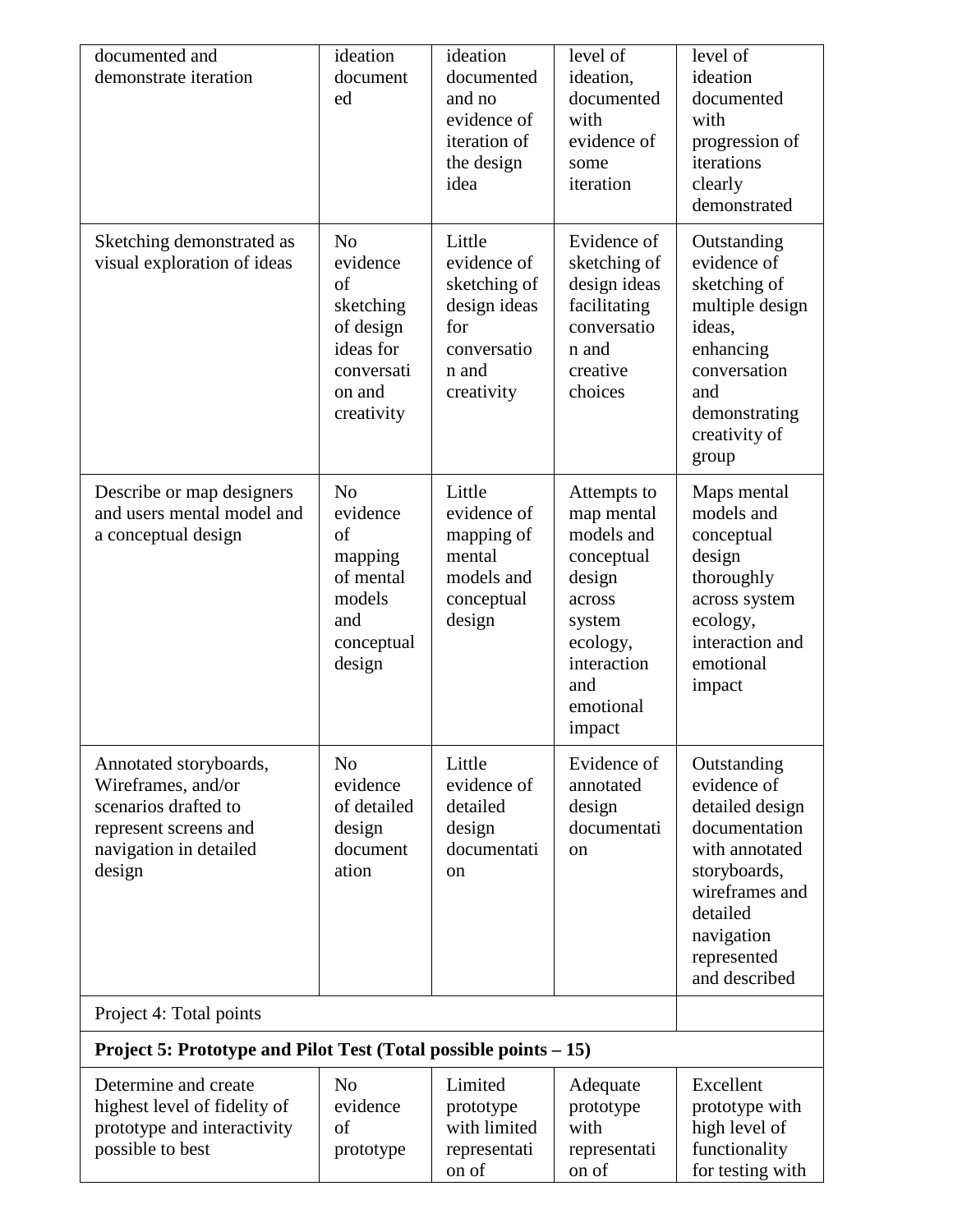| demonstrate design to users                           |                                                                                                           | functionalit<br>y                                                                                        | functionalit<br>y for testing<br>by users                                                       | users                                                                                                                                                              |
|-------------------------------------------------------|-----------------------------------------------------------------------------------------------------------|----------------------------------------------------------------------------------------------------------|-------------------------------------------------------------------------------------------------|--------------------------------------------------------------------------------------------------------------------------------------------------------------------|
| Pilot test design with users<br>and report results    | No pilot<br>test<br>conducted                                                                             | Limited<br>pilot testing<br>with a<br>single users                                                       | Pilot testing<br>completed<br>with more<br>than one<br>user and<br>reported<br>results          | Thoughtful<br>pilot testing<br>with more than<br>one user and<br>thorough<br>results reported<br>with excellent<br>insights for<br>iterative design<br>or redesign |
| Project 5: Total points                               |                                                                                                           |                                                                                                          |                                                                                                 |                                                                                                                                                                    |
| Project 6: Presentation (Total possible points – 10)  |                                                                                                           |                                                                                                          |                                                                                                 |                                                                                                                                                                    |
| Professional presentation or<br>walkthrough of design | No<br>evidence<br>$\sigma$ f<br>preparatio<br>n or<br>organizati<br>on for<br>presentati<br><sub>on</sub> | Little<br>evidence of<br>preparation<br>$\alpha$<br>organizatio<br>$n$ in<br>delivery of<br>presentation | Evidence of<br>preparation,<br>organizatio<br>n and<br>practiced<br>delivery of<br>presentation | Excellent<br>presentation<br>evidenced by<br>organized,<br>practiced,<br>professional<br>delivery of<br>presentation                                               |
| Project 6: Total points                               |                                                                                                           |                                                                                                          |                                                                                                 |                                                                                                                                                                    |
| <b>Total Points Across Projects 1-6</b>               |                                                                                                           |                                                                                                          |                                                                                                 |                                                                                                                                                                    |

Table 3 - Intersecting instructional design process with user experience design reflection (10%):

| Criteria                                                                     | N <sub>o</sub><br>Evidence    | Beginning<br>(Limited<br>evidence)   | Developing<br>(Clear<br>evidence)             | Accomplished<br>(Clear,<br>convincing,<br>substantial<br>evidence)                                                           |
|------------------------------------------------------------------------------|-------------------------------|--------------------------------------|-----------------------------------------------|------------------------------------------------------------------------------------------------------------------------------|
| Individually reflected on<br>user experience design<br>process to this point | N <sub>o</sub><br>reflection  | Limited<br>reflection<br>and insight | Insights<br>articulated<br>into<br>experience | Deeper<br>reflection and<br>rich insights on<br>the user<br>experience<br>design process<br>to this point in<br>the semester |
| Individually reflected on<br>intersection between user                       | N <sub>0</sub><br>intersectio | Limited<br>intersection              | Some<br>intersection                          | Significant<br>thinking                                                                                                      |